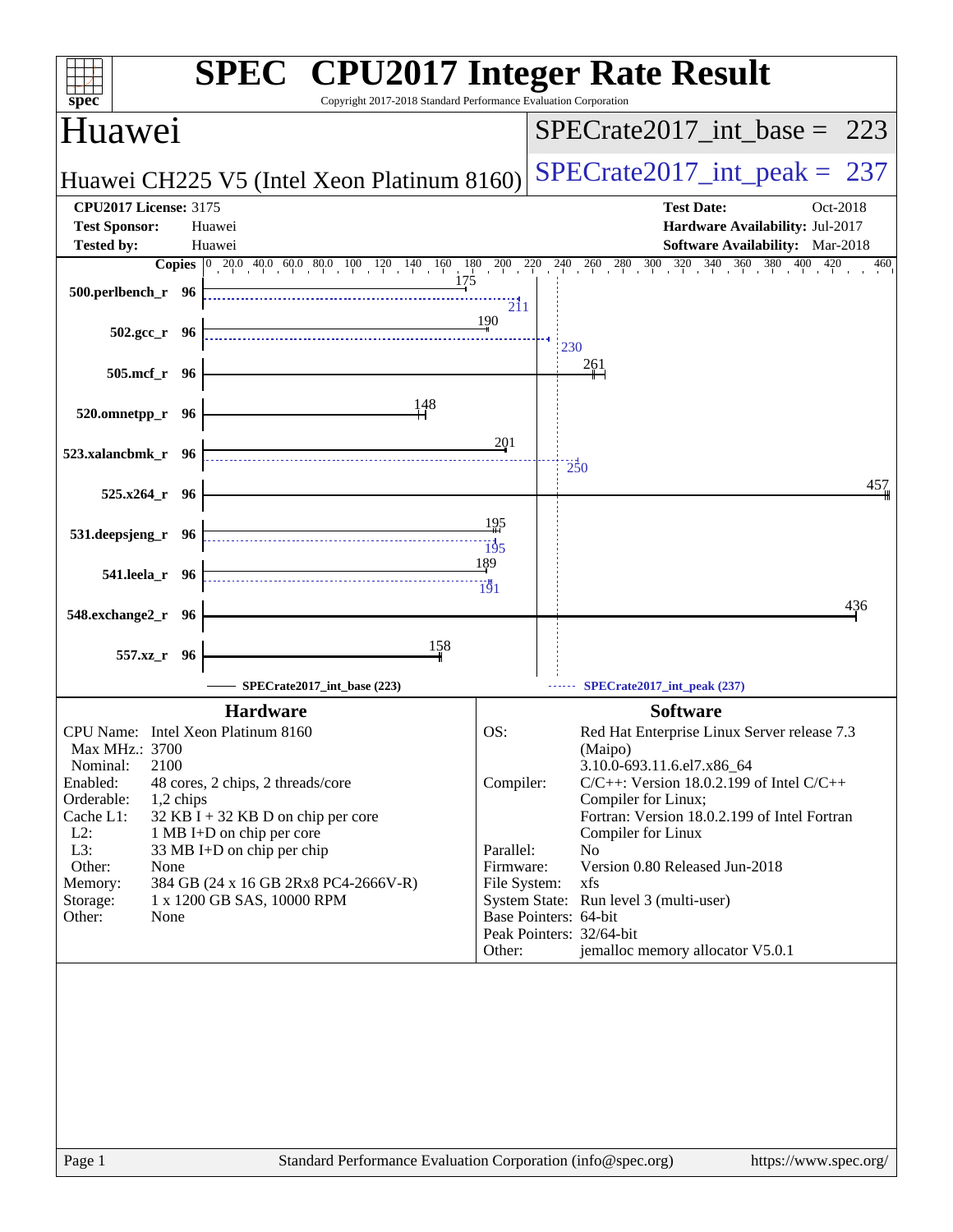| c<br>e<br>L |  |  |  |  |  |  |
|-------------|--|--|--|--|--|--|

Copyright 2017-2018 Standard Performance Evaluation Corporation

# Huawei

## [SPECrate2017\\_int\\_base =](http://www.spec.org/auto/cpu2017/Docs/result-fields.html#SPECrate2017intbase) 223

Huawei CH225 V5 (Intel Xeon Platinum 8160) SPECrate  $2017$  int peak = 237

**[CPU2017 License:](http://www.spec.org/auto/cpu2017/Docs/result-fields.html#CPU2017License)** 3175 **[Test Date:](http://www.spec.org/auto/cpu2017/Docs/result-fields.html#TestDate)** Oct-2018 **[Test Sponsor:](http://www.spec.org/auto/cpu2017/Docs/result-fields.html#TestSponsor)** Huawei **[Hardware Availability:](http://www.spec.org/auto/cpu2017/Docs/result-fields.html#HardwareAvailability)** Jul-2017 **[Tested by:](http://www.spec.org/auto/cpu2017/Docs/result-fields.html#Testedby)** Huawei **[Software Availability:](http://www.spec.org/auto/cpu2017/Docs/result-fields.html#SoftwareAvailability)** Mar-2018

#### **[Results Table](http://www.spec.org/auto/cpu2017/Docs/result-fields.html#ResultsTable)**

|                                  | <b>Base</b>   |                |       |                |             |                | <b>Peak</b> |               |                |              |                |              |                |              |
|----------------------------------|---------------|----------------|-------|----------------|-------------|----------------|-------------|---------------|----------------|--------------|----------------|--------------|----------------|--------------|
| <b>Benchmark</b>                 | <b>Copies</b> | <b>Seconds</b> | Ratio | <b>Seconds</b> | Ratio       | <b>Seconds</b> | Ratio       | <b>Copies</b> | <b>Seconds</b> | <b>Ratio</b> | <b>Seconds</b> | <b>Ratio</b> | <b>Seconds</b> | <b>Ratio</b> |
| $500.$ perlbench_r               | 96            | 872            | 175   | 872            | 175         | 874            | 175         | 96            | 726            | 210          | 725            | 211          | 726            | <u> 211</u>  |
| 502.gcc_r                        | 96            | 715            | 190   | 716            | 190         | 719            | 189         | 96            | 590            | 230          | 589            | 231          | 590            | 230          |
| $505$ .mcf r                     | 96            | 579            | 268   | 598            | 260         | 595            | 261         | 96            | 579            | 268          | 598            | 260          | 595            | 261          |
| 520.omnetpp_r                    | 96            | 851            | 148   | 848            | 149         | 879            | 143         | 96            | 851            | 148          | 848            | 149          | 879            | 143          |
| 523.xalancbmk_r                  | 96            | 501            | 202   | 503            | 201         | 503            | 201         | 96            | 406            | 250          | 406            | 250          | 406            | 250          |
| 525.x264 r                       | 96            | 367            | 457   | 368            | 457         | 370            | 455         | 96            | 367            | 457          | <b>368</b>     | 457          | 370            | 455          |
| 531.deepsjeng_r                  | 96            | 555            | 198   | 564            | <u> 195</u> | 568            | 194         | 96            | 566            | 194          | 565            | <u>195</u>   | 564            | 195          |
| 541.leela r                      | 96            | 842            | 189   | 843            | 188         | 841            | 189         | 96            | 837            | 190          | 827            | 192          | 832            | <u>191</u>   |
| 548.exchange2_r                  | 96            | 577            | 436   | 577            | 436         | 578            | 435         | 96            | 577            | 436          | 577            | 436          | 578            | 435          |
| 557.xz r                         | 96            | 652            | 159   | 656            | 158         | 658            | 158         | 96            | 652            | 159          | 656            | <u>158</u>   | 658            | 158          |
| $SPECrate2017$ int base =<br>223 |               |                |       |                |             |                |             |               |                |              |                |              |                |              |
| $CDFCsoft2017 int model =$       |               |                | 227   |                |             |                |             |               |                |              |                |              |                |              |

**[SPECrate2017\\_int\\_peak =](http://www.spec.org/auto/cpu2017/Docs/result-fields.html#SPECrate2017intpeak) 237**

Results appear in the [order in which they were run](http://www.spec.org/auto/cpu2017/Docs/result-fields.html#RunOrder). Bold underlined text [indicates a median measurement](http://www.spec.org/auto/cpu2017/Docs/result-fields.html#Median).

#### **[Submit Notes](http://www.spec.org/auto/cpu2017/Docs/result-fields.html#SubmitNotes)**

 The numactl mechanism was used to bind copies to processors. The config file option 'submit' was used to generate numactl commands to bind each copy to a specific processor. For details, please see the config file.

## **[Operating System Notes](http://www.spec.org/auto/cpu2017/Docs/result-fields.html#OperatingSystemNotes)**

Stack size set to unlimited using "ulimit -s unlimited"

### **[General Notes](http://www.spec.org/auto/cpu2017/Docs/result-fields.html#GeneralNotes)**

Environment variables set by runcpu before the start of the run: LD\_LIBRARY\_PATH = "/spec2017/lib/ia32:/spec2017/lib/intel64:/spec2017/je5.0.1-32:/spec2017/je5.0.1-64" Binaries compiled on a system with 1x Intel Core i7-6700K CPU + 32GB RAM memory using Redhat Enterprise Linux 7.5 Transparent Huge Pages enabled by default Prior to runcpu invocation Filesystem page cache synced and cleared with: sync; echo 3> /proc/sys/vm/drop\_caches runcpu command invoked through numactl i.e.: numactl --interleave=all runcpu <etc> Yes: The test sponsor attests, as of date of publication, that CVE-2017-5754 (Meltdown) is mitigated in the system as tested and documented. Yes: The test sponsor attests, as of date of publication, that CVE-2017-5753 (Spectre variant 1) is mitigated in the system as tested and documented. Yes: The test sponsor attests, as of date of publication, that CVE-2017-5715 (Spectre variant 2)

**(Continued on next page)**

| Page 2 | Standard Performance Evaluation Corporation (info@spec.org) | https://www.spec.org/ |
|--------|-------------------------------------------------------------|-----------------------|
|--------|-------------------------------------------------------------|-----------------------|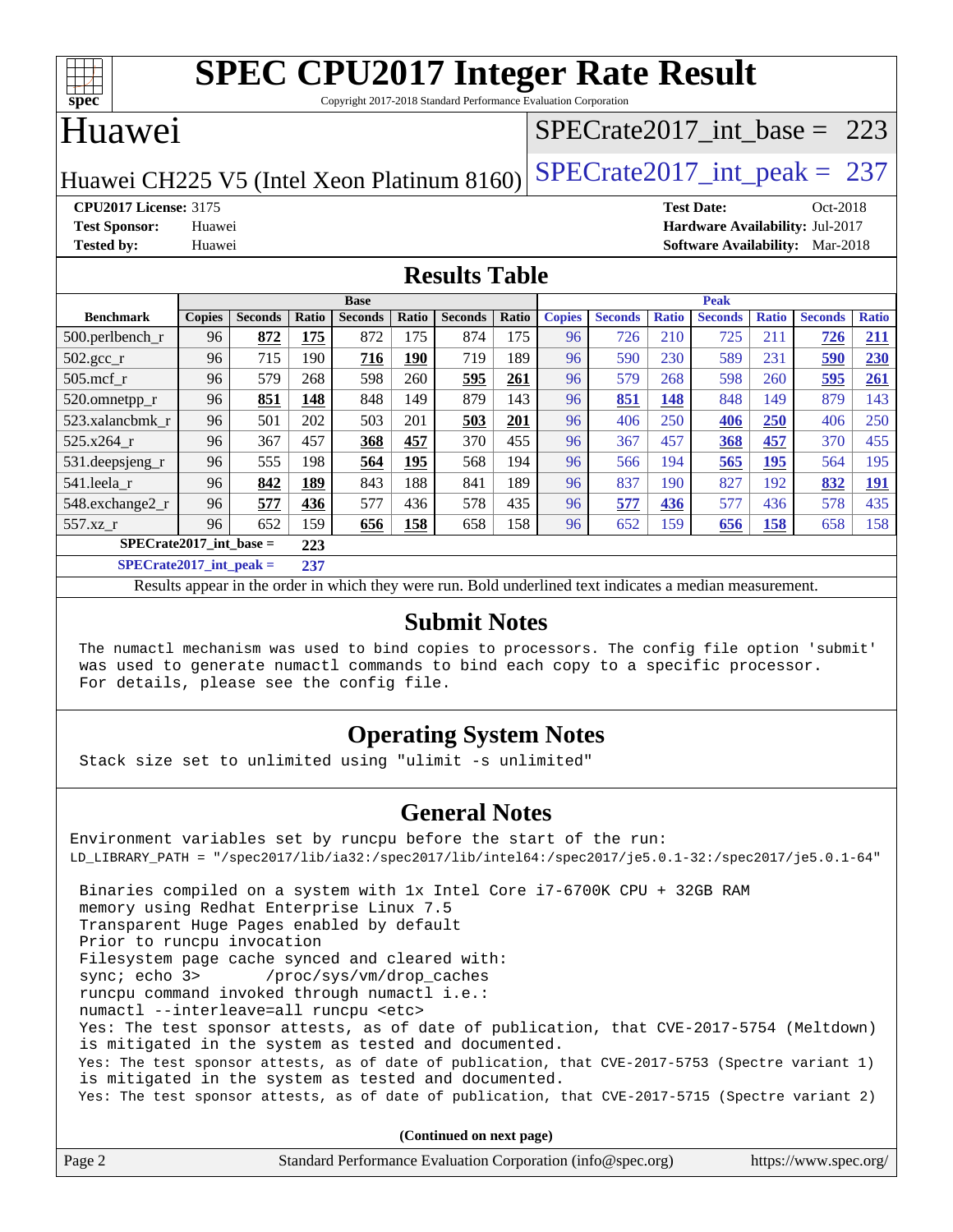| $spec^*$                                                                                                               |                                                                                                                                                                                                  | <b>SPEC CPU2017 Integer Rate Result</b><br>Copyright 2017-2018 Standard Performance Evaluation Corporation                                                                                                                                                                                                                                                                                          |                                 |                                                      |                                        |          |
|------------------------------------------------------------------------------------------------------------------------|--------------------------------------------------------------------------------------------------------------------------------------------------------------------------------------------------|-----------------------------------------------------------------------------------------------------------------------------------------------------------------------------------------------------------------------------------------------------------------------------------------------------------------------------------------------------------------------------------------------------|---------------------------------|------------------------------------------------------|----------------------------------------|----------|
| Huawei                                                                                                                 |                                                                                                                                                                                                  |                                                                                                                                                                                                                                                                                                                                                                                                     | $SPECrate2017$ int base = 223   |                                                      |                                        |          |
|                                                                                                                        |                                                                                                                                                                                                  | Huawei CH225 V5 (Intel Xeon Platinum 8160)                                                                                                                                                                                                                                                                                                                                                          | $SPECTate2017\_int\_peak = 237$ |                                                      |                                        |          |
| <b>CPU2017 License: 3175</b><br><b>Test Sponsor:</b><br><b>Tested by:</b>                                              | Huawei<br>Huawei                                                                                                                                                                                 |                                                                                                                                                                                                                                                                                                                                                                                                     |                                 | <b>Test Date:</b><br>Hardware Availability: Jul-2017 | <b>Software Availability:</b> Mar-2018 | Oct-2018 |
|                                                                                                                        |                                                                                                                                                                                                  | <b>General Notes (Continued)</b>                                                                                                                                                                                                                                                                                                                                                                    |                                 |                                                      |                                        |          |
|                                                                                                                        |                                                                                                                                                                                                  | is mitigated in the system as tested and documented.<br>jemalloc, a general purpose malloc implementation<br>built with the RedHat Enterprise 7.5, and the system compiler gcc 4.8.5<br>sources available from jemalloc.net or https://github.com/jemalloc/jemalloc/releases                                                                                                                        |                                 |                                                      |                                        |          |
|                                                                                                                        |                                                                                                                                                                                                  | <b>Platform Notes</b>                                                                                                                                                                                                                                                                                                                                                                               |                                 |                                                      |                                        |          |
| BIOS configuration:<br>SNC Set to Enabled                                                                              | Power Policy Set to Performance<br>IMC Interleaving Set to 1-way Interleave<br>XPT Prefetch Set to Enabled<br>Sysinfo program /spec2017/bin/sysinfo<br>For more information on this section, see | Rev: r5797 of 2017-06-14 96c45e4568ad54c135fd618bcc091c0f<br>running on localhost.localdomain Fri Oct 12 13:42:33 2018<br>SUT (System Under Test) info as seen by some common utilities.<br>https://www.spec.org/cpu2017/Docs/config.html#sysinfo                                                                                                                                                   |                                 |                                                      |                                        |          |
| From /proc/cpuinfo<br>2                                                                                                | "physical id"s (chips)<br>96 "processors"<br>cpu cores : 24<br>siblings : 48                                                                                                                     | model name: $Intel(R)$ Xeon(R) Platinum 8160 CPU @ 2.10GHz<br>cores, siblings (Caution: counting these is hw and system dependent. The following<br>excerpts from /proc/cpuinfo might not be reliable. Use with caution.)<br>physical 0: cores 0 1 2 3 4 5 8 9 10 11 12 13 16 17 18 19 20 21 24 25 26 27 28 29<br>physical 1: cores 0 1 2 3 4 5 8 9 10 11 12 13 16 17 18 19 20 21 24 25 26 27 28 29 |                                 |                                                      |                                        |          |
| From 1scpu:<br>Byte Order:<br>CPU(s):<br>Socket(s):<br>Vendor ID:<br>CPU family:<br>Model:<br>Model name:<br>Stepping: | Architecture:<br>$CPU$ op-mode( $s$ ):<br>On-line $CPU(s)$ list:<br>Thread(s) per core:<br>$Core(s)$ per socket:<br>NUMA $node(s)$ :                                                             | x86_64<br>$32$ -bit, $64$ -bit<br>Little Endian<br>96<br>$0 - 95$<br>$\overline{2}$<br>24<br>$\overline{a}$<br>4<br>GenuineIntel<br>6<br>85<br>$Intel(R) Xeon(R) Platinum 8160 CPU @ 2.10GHz$<br>4                                                                                                                                                                                                  |                                 |                                                      |                                        |          |
|                                                                                                                        |                                                                                                                                                                                                  | (Continued on next page)                                                                                                                                                                                                                                                                                                                                                                            |                                 |                                                      |                                        |          |

Page 3 Standard Performance Evaluation Corporation [\(info@spec.org\)](mailto:info@spec.org) <https://www.spec.org/>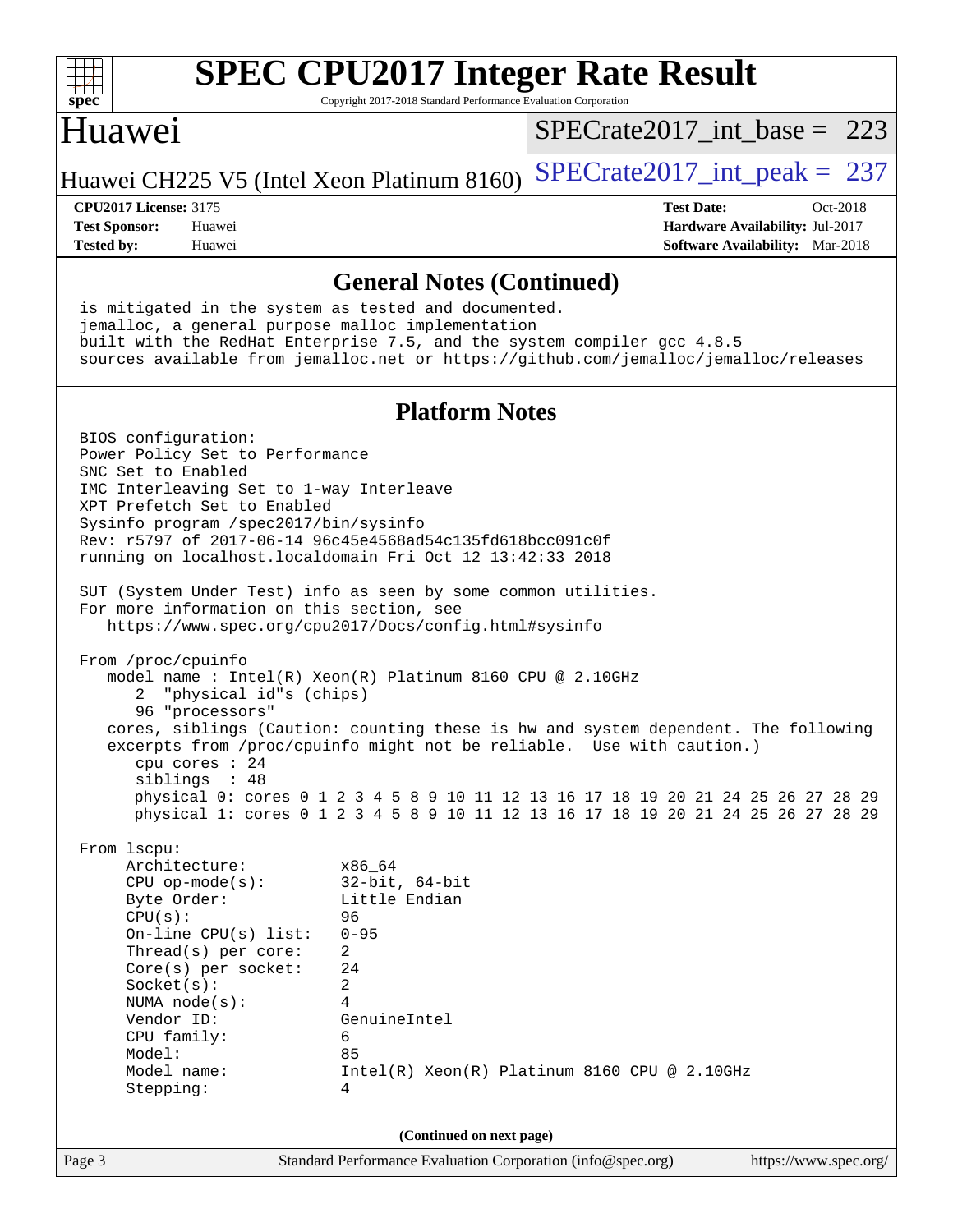| <b>SPEC CPU2017 Integer Rate Result</b><br>Copyright 2017-2018 Standard Performance Evaluation Corporation<br>spec                                                                                                                                                                                                                                                                                                                                                                                                                                                                                                                                                                                                            |  |  |  |  |  |  |  |
|-------------------------------------------------------------------------------------------------------------------------------------------------------------------------------------------------------------------------------------------------------------------------------------------------------------------------------------------------------------------------------------------------------------------------------------------------------------------------------------------------------------------------------------------------------------------------------------------------------------------------------------------------------------------------------------------------------------------------------|--|--|--|--|--|--|--|
| Huawei<br>$SPECrate2017$ int base = 223                                                                                                                                                                                                                                                                                                                                                                                                                                                                                                                                                                                                                                                                                       |  |  |  |  |  |  |  |
| $SPECrate2017\_int\_peak = 237$<br>Huawei CH225 V5 (Intel Xeon Platinum 8160)                                                                                                                                                                                                                                                                                                                                                                                                                                                                                                                                                                                                                                                 |  |  |  |  |  |  |  |
| <b>CPU2017 License: 3175</b><br><b>Test Date:</b><br>Oct-2018<br><b>Test Sponsor:</b><br>Huawei<br>Hardware Availability: Jul-2017<br><b>Software Availability:</b> Mar-2018<br><b>Tested by:</b><br>Huawei                                                                                                                                                                                                                                                                                                                                                                                                                                                                                                                   |  |  |  |  |  |  |  |
| <b>Platform Notes (Continued)</b>                                                                                                                                                                                                                                                                                                                                                                                                                                                                                                                                                                                                                                                                                             |  |  |  |  |  |  |  |
| 2100.000<br>CPU MHz:<br>4204.86<br>BogoMIPS:<br>Virtualization:<br>$VT - x$<br>Lld cache:<br>32K<br>Lli cache:<br>32K<br>L2 cache:<br>1024K<br>L3 cache:<br>33792K<br>NUMA node0 CPU(s):<br>$0-2, 6-8, 12-14, 18-20, 48-50, 54-56, 60-62, 66-68$<br>3-5, 9-11, 15-17, 21-23, 51-53, 57-59, 63-65, 69-71<br>NUMA nodel CPU(s):<br>24-26, 30-32, 36-38, 42-44, 72-74, 78-80, 84-86, 90-92<br>NUMA $node2$ $CPU(s):$<br>27-29, 33-35, 39-41, 45-47, 75-77, 81-83, 87-89, 93-95<br>NUMA node3 CPU(s):<br>/proc/cpuinfo cache data                                                                                                                                                                                                 |  |  |  |  |  |  |  |
| cache size : $33792$ KB<br>From numactl --hardware WARNING: a numactl 'node' might or might not correspond to a<br>physical chip.<br>$available: 4 nodes (0-3)$<br>node 0 cpus: 0 1 2 6 7 8 12 13 14 18 19 20 48 49 50 54 55 56 60 61 62 66 67 68<br>node 0 size: 96433 MB<br>node 0 free: 93798 MB<br>node 1 cpus: 3 4 5 9 10 11 15 16 17 21 22 23 51 52 53 57 58 59 63 64 65 69 70 71<br>node 1 size: 98304 MB<br>node 1 free: 95959 MB<br>node 2 cpus: 24 25 26 30 31 32 36 37 38 42 43 44 72 73 74 78 79 80 84 85 86 90 91 92<br>node 2 size: 98304 MB<br>node 2 free: 95992 MB<br>node 3 cpus: 27 28 29 33 34 35 39 40 41 45 46 47 75 76 77 81 82 83 87 88 89 93 94 95<br>node 3 size: 98304 MB<br>node 3 free: 95443 MB |  |  |  |  |  |  |  |
| node distances:<br>node<br>$\mathbf 0$<br>$\mathbf{1}$<br>3<br>2<br>21<br>0 :<br>10<br>11<br>21<br>1:<br>11<br>10<br>21<br>21<br>10<br>2:<br>21<br>21<br>11<br>3:<br>21<br>21<br>11<br>10                                                                                                                                                                                                                                                                                                                                                                                                                                                                                                                                     |  |  |  |  |  |  |  |
| From /proc/meminfo<br>MemTotal:<br>394168652 kB<br>HugePages_Total:<br>0<br>Hugepagesize:<br>2048 kB<br>From /etc/*release* /etc/*version*<br>os-release:<br>NAME="Red Hat Enterprise Linux Server"<br>VERSION="7.3 (Maipo)"<br>ID="rhel"                                                                                                                                                                                                                                                                                                                                                                                                                                                                                     |  |  |  |  |  |  |  |
| (Continued on next page)<br>Standard Performance Evaluation Corporation (info@spec.org)<br>Page 4<br>https://www.spec.org/                                                                                                                                                                                                                                                                                                                                                                                                                                                                                                                                                                                                    |  |  |  |  |  |  |  |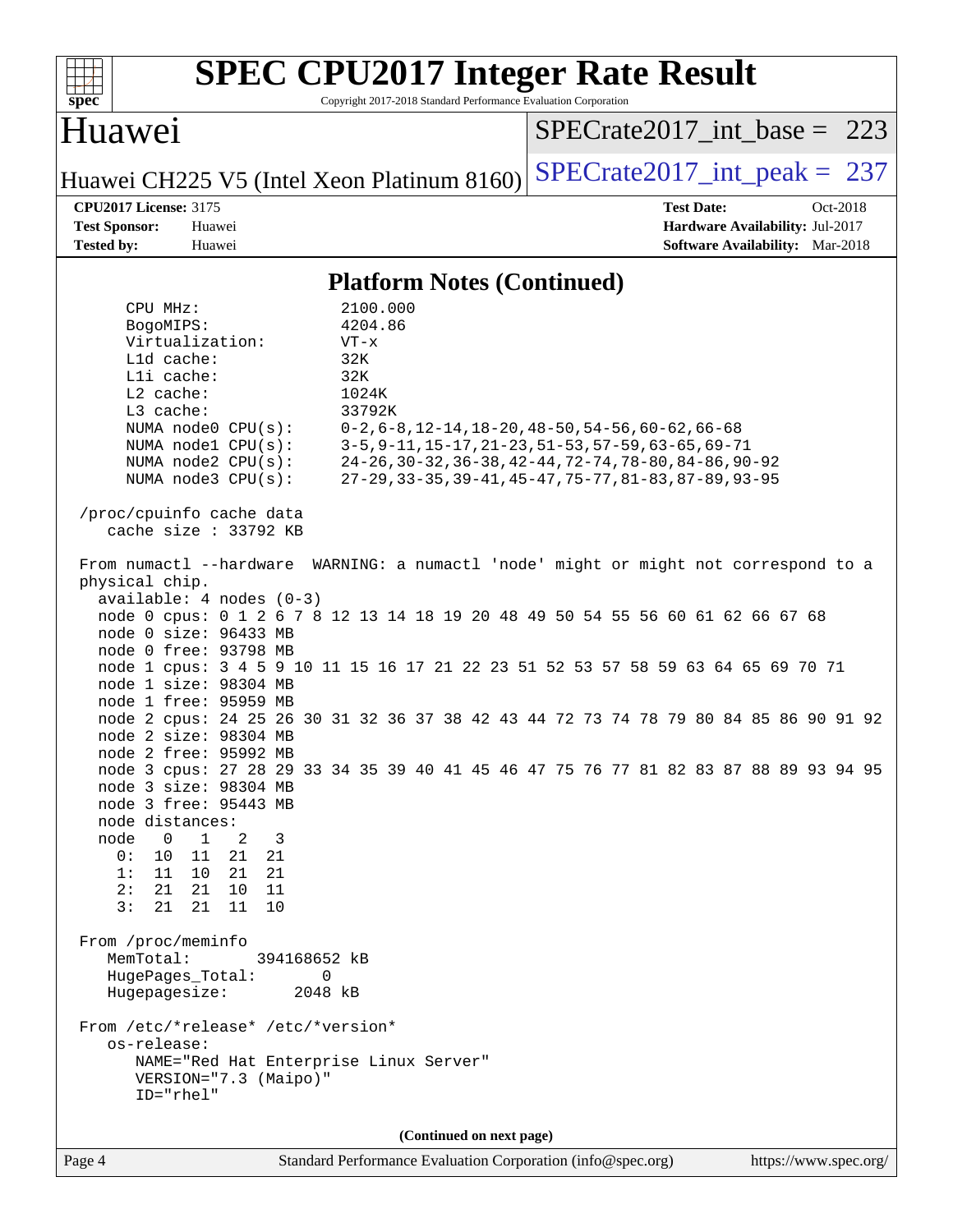| Huawei<br>$SPECrate2017\_int\_base = 223$<br>$SPECrate2017\_int\_peak = 237$<br>Huawei CH225 V5 (Intel Xeon Platinum 8160)<br><b>CPU2017 License: 3175</b><br><b>Test Date:</b><br>$Oct-2018$<br><b>Test Sponsor:</b><br>Hardware Availability: Jul-2017<br>Huawei<br><b>Tested by:</b><br><b>Software Availability:</b> Mar-2018<br>Huawei<br><b>Platform Notes (Continued)</b><br>ID_LIKE="fedora"<br>VERSION_ID="7.3"<br>PRETTY_NAME="Red Hat Enterprise Linux Server 7.3 (Maipo)"<br>ANSI_COLOR="0;31"<br>CPE_NAME="cpe:/o:redhat:enterprise_linux:7.3:GA:server"<br>redhat-release: Red Hat Enterprise Linux Server release 7.3 (Maipo)<br>system-release: Red Hat Enterprise Linux Server release 7.3 (Maipo)<br>system-release-cpe: cpe:/o:redhat:enterprise_linux:7.3:ga:server<br>$uname -a:$<br>Linux localhost.localdomain 3.10.0-693.11.6.el7.x86_64 #1 SMP Thu Dec 28 14:23:39 EST<br>2017 x86_64 x86_64 x86_64 GNU/Linux<br>run-level 3 Oct 12 13:41<br>SPEC is set to: /spec2017<br>Filesystem<br>Type Size Used Avail Use% Mounted on<br>/dev/sda4<br>xfs<br>400G<br>16G 384G<br>$4\%$ /<br>Additional information from dmidecode follows. WARNING: Use caution when you interpret<br>this section. The 'dmidecode' program reads system data which is "intended to allow<br>hardware to be accurately determined", but the intent may not be met, as there are<br>frequent changes to hardware, firmware, and the "DMTF SMBIOS" standard.<br>BIOS INSYDE Corp. 0.80 06/27/2018<br>Memory:<br>24x Samsung M393A2K43BB1-CTD 16 GB 2 rank 2666<br>(End of data from sysinfo program)<br><b>Compiler Version Notes</b><br>500.perlbench_r(base) 502.gcc_r(base) 505.mcf_r(base) 525.x264_r(base)<br>CC.<br>$557.xz_r(base)$<br>icc (ICC) 18.0.2 20180210<br>Copyright (C) 1985-2018 Intel Corporation. All rights reserved.<br>$500.perlbench_r(peak)$ $502.gcc_r(peak)$ $505.mef_r(peak)$ $525. x264_r(peak)$<br>CC.<br>$557. xz_r (peak)$<br>icc (ICC) 18.0.2 20180210<br>Copyright (C) 1985-2018 Intel Corporation. All rights reserved.<br>(Continued on next page)<br>Page 5<br>Standard Performance Evaluation Corporation (info@spec.org)<br>https://www.spec.org/ | spec | <b>SPEC CPU2017 Integer Rate Result</b><br>Copyright 2017-2018 Standard Performance Evaluation Corporation |  |  |  |  |  |  |
|----------------------------------------------------------------------------------------------------------------------------------------------------------------------------------------------------------------------------------------------------------------------------------------------------------------------------------------------------------------------------------------------------------------------------------------------------------------------------------------------------------------------------------------------------------------------------------------------------------------------------------------------------------------------------------------------------------------------------------------------------------------------------------------------------------------------------------------------------------------------------------------------------------------------------------------------------------------------------------------------------------------------------------------------------------------------------------------------------------------------------------------------------------------------------------------------------------------------------------------------------------------------------------------------------------------------------------------------------------------------------------------------------------------------------------------------------------------------------------------------------------------------------------------------------------------------------------------------------------------------------------------------------------------------------------------------------------------------------------------------------------------------------------------------------------------------------------------------------------------------------------------------------------------------------------------------------------------------------------------------------------------------------------------------------------------------------------------------------------------------------------------------------------------------------------------|------|------------------------------------------------------------------------------------------------------------|--|--|--|--|--|--|
|                                                                                                                                                                                                                                                                                                                                                                                                                                                                                                                                                                                                                                                                                                                                                                                                                                                                                                                                                                                                                                                                                                                                                                                                                                                                                                                                                                                                                                                                                                                                                                                                                                                                                                                                                                                                                                                                                                                                                                                                                                                                                                                                                                                        |      |                                                                                                            |  |  |  |  |  |  |
|                                                                                                                                                                                                                                                                                                                                                                                                                                                                                                                                                                                                                                                                                                                                                                                                                                                                                                                                                                                                                                                                                                                                                                                                                                                                                                                                                                                                                                                                                                                                                                                                                                                                                                                                                                                                                                                                                                                                                                                                                                                                                                                                                                                        |      |                                                                                                            |  |  |  |  |  |  |
|                                                                                                                                                                                                                                                                                                                                                                                                                                                                                                                                                                                                                                                                                                                                                                                                                                                                                                                                                                                                                                                                                                                                                                                                                                                                                                                                                                                                                                                                                                                                                                                                                                                                                                                                                                                                                                                                                                                                                                                                                                                                                                                                                                                        |      |                                                                                                            |  |  |  |  |  |  |
|                                                                                                                                                                                                                                                                                                                                                                                                                                                                                                                                                                                                                                                                                                                                                                                                                                                                                                                                                                                                                                                                                                                                                                                                                                                                                                                                                                                                                                                                                                                                                                                                                                                                                                                                                                                                                                                                                                                                                                                                                                                                                                                                                                                        |      |                                                                                                            |  |  |  |  |  |  |
|                                                                                                                                                                                                                                                                                                                                                                                                                                                                                                                                                                                                                                                                                                                                                                                                                                                                                                                                                                                                                                                                                                                                                                                                                                                                                                                                                                                                                                                                                                                                                                                                                                                                                                                                                                                                                                                                                                                                                                                                                                                                                                                                                                                        |      |                                                                                                            |  |  |  |  |  |  |
|                                                                                                                                                                                                                                                                                                                                                                                                                                                                                                                                                                                                                                                                                                                                                                                                                                                                                                                                                                                                                                                                                                                                                                                                                                                                                                                                                                                                                                                                                                                                                                                                                                                                                                                                                                                                                                                                                                                                                                                                                                                                                                                                                                                        |      |                                                                                                            |  |  |  |  |  |  |
|                                                                                                                                                                                                                                                                                                                                                                                                                                                                                                                                                                                                                                                                                                                                                                                                                                                                                                                                                                                                                                                                                                                                                                                                                                                                                                                                                                                                                                                                                                                                                                                                                                                                                                                                                                                                                                                                                                                                                                                                                                                                                                                                                                                        |      |                                                                                                            |  |  |  |  |  |  |
|                                                                                                                                                                                                                                                                                                                                                                                                                                                                                                                                                                                                                                                                                                                                                                                                                                                                                                                                                                                                                                                                                                                                                                                                                                                                                                                                                                                                                                                                                                                                                                                                                                                                                                                                                                                                                                                                                                                                                                                                                                                                                                                                                                                        |      |                                                                                                            |  |  |  |  |  |  |
|                                                                                                                                                                                                                                                                                                                                                                                                                                                                                                                                                                                                                                                                                                                                                                                                                                                                                                                                                                                                                                                                                                                                                                                                                                                                                                                                                                                                                                                                                                                                                                                                                                                                                                                                                                                                                                                                                                                                                                                                                                                                                                                                                                                        |      |                                                                                                            |  |  |  |  |  |  |
|                                                                                                                                                                                                                                                                                                                                                                                                                                                                                                                                                                                                                                                                                                                                                                                                                                                                                                                                                                                                                                                                                                                                                                                                                                                                                                                                                                                                                                                                                                                                                                                                                                                                                                                                                                                                                                                                                                                                                                                                                                                                                                                                                                                        |      |                                                                                                            |  |  |  |  |  |  |
|                                                                                                                                                                                                                                                                                                                                                                                                                                                                                                                                                                                                                                                                                                                                                                                                                                                                                                                                                                                                                                                                                                                                                                                                                                                                                                                                                                                                                                                                                                                                                                                                                                                                                                                                                                                                                                                                                                                                                                                                                                                                                                                                                                                        |      |                                                                                                            |  |  |  |  |  |  |
|                                                                                                                                                                                                                                                                                                                                                                                                                                                                                                                                                                                                                                                                                                                                                                                                                                                                                                                                                                                                                                                                                                                                                                                                                                                                                                                                                                                                                                                                                                                                                                                                                                                                                                                                                                                                                                                                                                                                                                                                                                                                                                                                                                                        |      |                                                                                                            |  |  |  |  |  |  |
|                                                                                                                                                                                                                                                                                                                                                                                                                                                                                                                                                                                                                                                                                                                                                                                                                                                                                                                                                                                                                                                                                                                                                                                                                                                                                                                                                                                                                                                                                                                                                                                                                                                                                                                                                                                                                                                                                                                                                                                                                                                                                                                                                                                        |      |                                                                                                            |  |  |  |  |  |  |
|                                                                                                                                                                                                                                                                                                                                                                                                                                                                                                                                                                                                                                                                                                                                                                                                                                                                                                                                                                                                                                                                                                                                                                                                                                                                                                                                                                                                                                                                                                                                                                                                                                                                                                                                                                                                                                                                                                                                                                                                                                                                                                                                                                                        |      |                                                                                                            |  |  |  |  |  |  |
|                                                                                                                                                                                                                                                                                                                                                                                                                                                                                                                                                                                                                                                                                                                                                                                                                                                                                                                                                                                                                                                                                                                                                                                                                                                                                                                                                                                                                                                                                                                                                                                                                                                                                                                                                                                                                                                                                                                                                                                                                                                                                                                                                                                        |      |                                                                                                            |  |  |  |  |  |  |
|                                                                                                                                                                                                                                                                                                                                                                                                                                                                                                                                                                                                                                                                                                                                                                                                                                                                                                                                                                                                                                                                                                                                                                                                                                                                                                                                                                                                                                                                                                                                                                                                                                                                                                                                                                                                                                                                                                                                                                                                                                                                                                                                                                                        |      |                                                                                                            |  |  |  |  |  |  |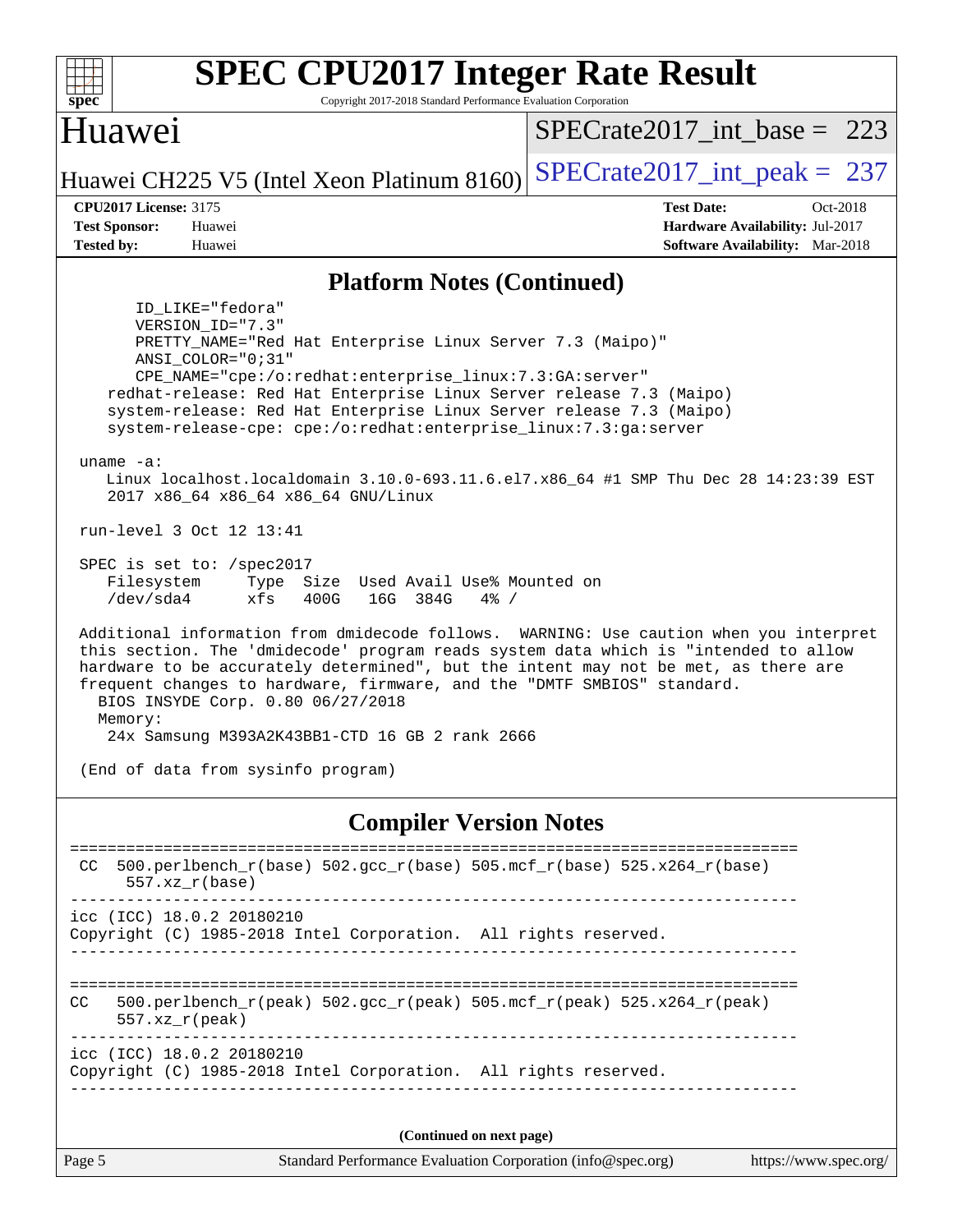| S<br>e<br>IJ<br>U |  |  |  |  |  |  |
|-------------------|--|--|--|--|--|--|

Copyright 2017-2018 Standard Performance Evaluation Corporation

## Huawei

[SPECrate2017\\_int\\_base =](http://www.spec.org/auto/cpu2017/Docs/result-fields.html#SPECrate2017intbase) 223

Huawei CH225 V5 (Intel Xeon Platinum 8160) SPECrate  $2017$  int peak = 237

**[CPU2017 License:](http://www.spec.org/auto/cpu2017/Docs/result-fields.html#CPU2017License)** 3175 **[Test Date:](http://www.spec.org/auto/cpu2017/Docs/result-fields.html#TestDate)** Oct-2018 **[Test Sponsor:](http://www.spec.org/auto/cpu2017/Docs/result-fields.html#TestSponsor)** Huawei **[Hardware Availability:](http://www.spec.org/auto/cpu2017/Docs/result-fields.html#HardwareAvailability)** Jul-2017 **[Tested by:](http://www.spec.org/auto/cpu2017/Docs/result-fields.html#Testedby)** Huawei **[Software Availability:](http://www.spec.org/auto/cpu2017/Docs/result-fields.html#SoftwareAvailability)** Mar-2018

### **[Compiler Version Notes \(Continued\)](http://www.spec.org/auto/cpu2017/Docs/result-fields.html#CompilerVersionNotes)**

| CXXC 520.omnetpp $r(base)$ 523.xalancbmk $r(base)$ 531.deepsjeng $r(base)$<br>$541.$ leela $r(base)$                       |
|----------------------------------------------------------------------------------------------------------------------------|
| icpc (ICC) 18.0.2 20180210                                                                                                 |
| Copyright (C) 1985-2018 Intel Corporation. All rights reserved.                                                            |
|                                                                                                                            |
|                                                                                                                            |
|                                                                                                                            |
| CXXC 520.omnetpp $r(\text{peak})$ 523.xalancbmk $r(\text{peak})$ 531.deepsjeng $r(\text{peak})$<br>$541.$ leela $r$ (peak) |
| icpc (ICC) 18.0.2 20180210                                                                                                 |
| Copyright (C) 1985-2018 Intel Corporation. All rights reserved.                                                            |
|                                                                                                                            |
|                                                                                                                            |
|                                                                                                                            |
| $FC$ 548. exchange 2 $r(base)$                                                                                             |
| ifort (IFORT) 18.0.2 20180210                                                                                              |
| Copyright (C) 1985-2018 Intel Corporation. All rights reserved.                                                            |
|                                                                                                                            |
|                                                                                                                            |
| 548. $exchange2_r(peak)$<br>FC.                                                                                            |
| ifort (IFORT) 18.0.2 20180210                                                                                              |
| Copyright (C) 1985-2018 Intel Corporation. All rights reserved.                                                            |
|                                                                                                                            |

## **[Base Compiler Invocation](http://www.spec.org/auto/cpu2017/Docs/result-fields.html#BaseCompilerInvocation)**

[C benchmarks](http://www.spec.org/auto/cpu2017/Docs/result-fields.html#Cbenchmarks): [icc -m64 -std=c11](http://www.spec.org/cpu2017/results/res2018q4/cpu2017-20181015-09200.flags.html#user_CCbase_intel_icc_64bit_c11_33ee0cdaae7deeeab2a9725423ba97205ce30f63b9926c2519791662299b76a0318f32ddfffdc46587804de3178b4f9328c46fa7c2b0cd779d7a61945c91cd35)

[C++ benchmarks:](http://www.spec.org/auto/cpu2017/Docs/result-fields.html#CXXbenchmarks) [icpc -m64](http://www.spec.org/cpu2017/results/res2018q4/cpu2017-20181015-09200.flags.html#user_CXXbase_intel_icpc_64bit_4ecb2543ae3f1412ef961e0650ca070fec7b7afdcd6ed48761b84423119d1bf6bdf5cad15b44d48e7256388bc77273b966e5eb805aefd121eb22e9299b2ec9d9)

[Fortran benchmarks](http://www.spec.org/auto/cpu2017/Docs/result-fields.html#Fortranbenchmarks): [ifort -m64](http://www.spec.org/cpu2017/results/res2018q4/cpu2017-20181015-09200.flags.html#user_FCbase_intel_ifort_64bit_24f2bb282fbaeffd6157abe4f878425411749daecae9a33200eee2bee2fe76f3b89351d69a8130dd5949958ce389cf37ff59a95e7a40d588e8d3a57e0c3fd751)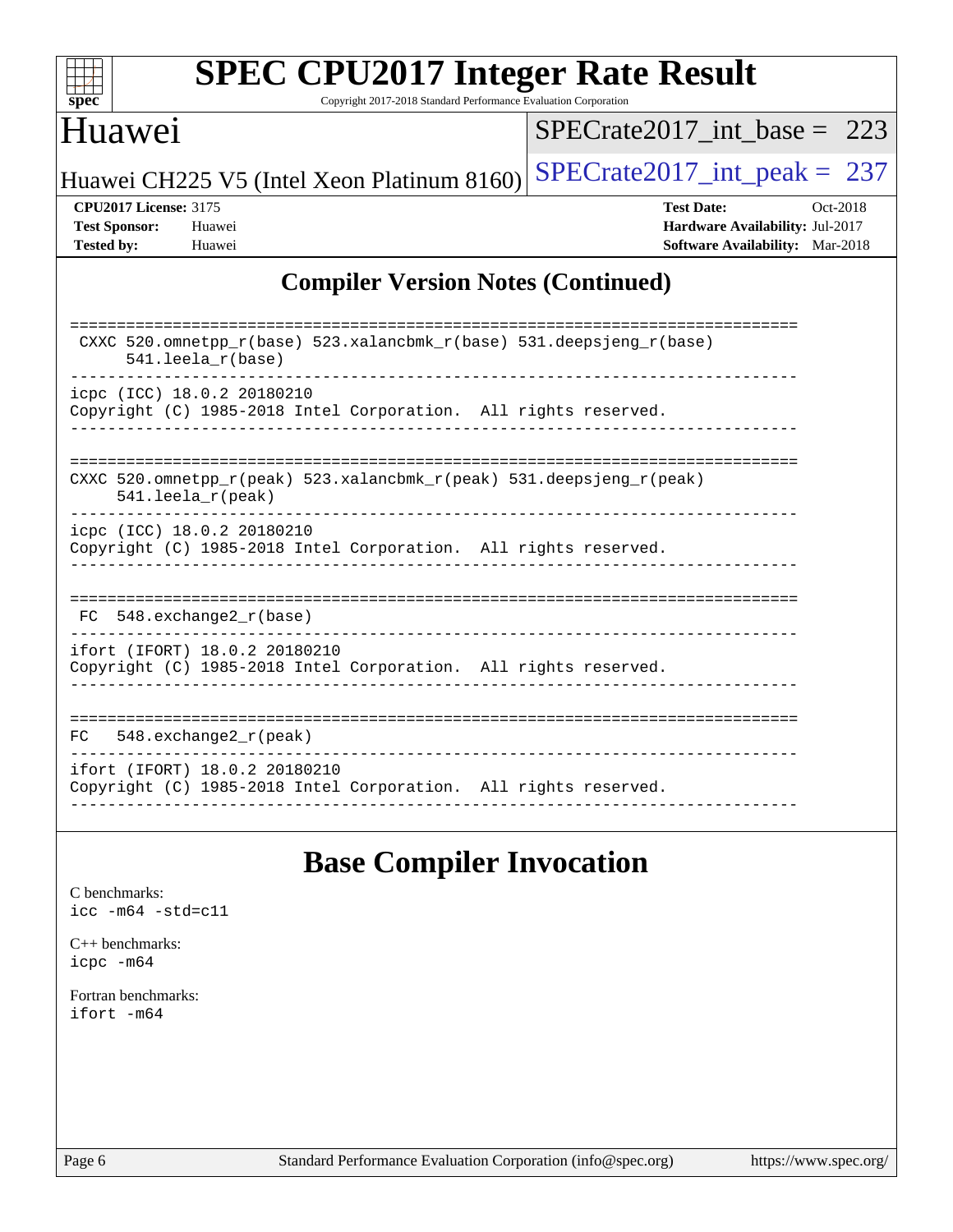

Copyright 2017-2018 Standard Performance Evaluation Corporation

## Huawei

[SPECrate2017\\_int\\_base =](http://www.spec.org/auto/cpu2017/Docs/result-fields.html#SPECrate2017intbase) 223

Huawei CH225 V5 (Intel Xeon Platinum 8160) SPECrate  $2017$  int peak = 237

**[Test Sponsor:](http://www.spec.org/auto/cpu2017/Docs/result-fields.html#TestSponsor)** Huawei **[Hardware Availability:](http://www.spec.org/auto/cpu2017/Docs/result-fields.html#HardwareAvailability)** Jul-2017 **[Tested by:](http://www.spec.org/auto/cpu2017/Docs/result-fields.html#Testedby)** Huawei **[Software Availability:](http://www.spec.org/auto/cpu2017/Docs/result-fields.html#SoftwareAvailability)** Mar-2018

**[CPU2017 License:](http://www.spec.org/auto/cpu2017/Docs/result-fields.html#CPU2017License)** 3175 **[Test Date:](http://www.spec.org/auto/cpu2017/Docs/result-fields.html#TestDate)** Oct-2018

**[Base Portability Flags](http://www.spec.org/auto/cpu2017/Docs/result-fields.html#BasePortabilityFlags)**

 500.perlbench\_r: [-DSPEC\\_LP64](http://www.spec.org/cpu2017/results/res2018q4/cpu2017-20181015-09200.flags.html#b500.perlbench_r_basePORTABILITY_DSPEC_LP64) [-DSPEC\\_LINUX\\_X64](http://www.spec.org/cpu2017/results/res2018q4/cpu2017-20181015-09200.flags.html#b500.perlbench_r_baseCPORTABILITY_DSPEC_LINUX_X64) 502.gcc\_r: [-DSPEC\\_LP64](http://www.spec.org/cpu2017/results/res2018q4/cpu2017-20181015-09200.flags.html#suite_basePORTABILITY502_gcc_r_DSPEC_LP64) 505.mcf\_r: [-DSPEC\\_LP64](http://www.spec.org/cpu2017/results/res2018q4/cpu2017-20181015-09200.flags.html#suite_basePORTABILITY505_mcf_r_DSPEC_LP64) 520.omnetpp\_r: [-DSPEC\\_LP64](http://www.spec.org/cpu2017/results/res2018q4/cpu2017-20181015-09200.flags.html#suite_basePORTABILITY520_omnetpp_r_DSPEC_LP64) 523.xalancbmk\_r: [-DSPEC\\_LP64](http://www.spec.org/cpu2017/results/res2018q4/cpu2017-20181015-09200.flags.html#suite_basePORTABILITY523_xalancbmk_r_DSPEC_LP64) [-DSPEC\\_LINUX](http://www.spec.org/cpu2017/results/res2018q4/cpu2017-20181015-09200.flags.html#b523.xalancbmk_r_baseCXXPORTABILITY_DSPEC_LINUX) 525.x264\_r: [-DSPEC\\_LP64](http://www.spec.org/cpu2017/results/res2018q4/cpu2017-20181015-09200.flags.html#suite_basePORTABILITY525_x264_r_DSPEC_LP64) 531.deepsjeng\_r: [-DSPEC\\_LP64](http://www.spec.org/cpu2017/results/res2018q4/cpu2017-20181015-09200.flags.html#suite_basePORTABILITY531_deepsjeng_r_DSPEC_LP64) 541.leela\_r: [-DSPEC\\_LP64](http://www.spec.org/cpu2017/results/res2018q4/cpu2017-20181015-09200.flags.html#suite_basePORTABILITY541_leela_r_DSPEC_LP64) 548.exchange2\_r: [-DSPEC\\_LP64](http://www.spec.org/cpu2017/results/res2018q4/cpu2017-20181015-09200.flags.html#suite_basePORTABILITY548_exchange2_r_DSPEC_LP64) 557.xz\_r: [-DSPEC\\_LP64](http://www.spec.org/cpu2017/results/res2018q4/cpu2017-20181015-09200.flags.html#suite_basePORTABILITY557_xz_r_DSPEC_LP64)

## **[Base Optimization Flags](http://www.spec.org/auto/cpu2017/Docs/result-fields.html#BaseOptimizationFlags)**

#### [C benchmarks](http://www.spec.org/auto/cpu2017/Docs/result-fields.html#Cbenchmarks):

[-Wl,-z,muldefs](http://www.spec.org/cpu2017/results/res2018q4/cpu2017-20181015-09200.flags.html#user_CCbase_link_force_multiple1_b4cbdb97b34bdee9ceefcfe54f4c8ea74255f0b02a4b23e853cdb0e18eb4525ac79b5a88067c842dd0ee6996c24547a27a4b99331201badda8798ef8a743f577) [-xCORE-AVX512](http://www.spec.org/cpu2017/results/res2018q4/cpu2017-20181015-09200.flags.html#user_CCbase_f-xCORE-AVX512) [-ipo](http://www.spec.org/cpu2017/results/res2018q4/cpu2017-20181015-09200.flags.html#user_CCbase_f-ipo) [-O3](http://www.spec.org/cpu2017/results/res2018q4/cpu2017-20181015-09200.flags.html#user_CCbase_f-O3) [-no-prec-div](http://www.spec.org/cpu2017/results/res2018q4/cpu2017-20181015-09200.flags.html#user_CCbase_f-no-prec-div) [-qopt-mem-layout-trans=3](http://www.spec.org/cpu2017/results/res2018q4/cpu2017-20181015-09200.flags.html#user_CCbase_f-qopt-mem-layout-trans_de80db37974c74b1f0e20d883f0b675c88c3b01e9d123adea9b28688d64333345fb62bc4a798493513fdb68f60282f9a726aa07f478b2f7113531aecce732043) [-L/usr/local/je5.0.1-64/lib](http://www.spec.org/cpu2017/results/res2018q4/cpu2017-20181015-09200.flags.html#user_CCbase_jemalloc_link_path64_4b10a636b7bce113509b17f3bd0d6226c5fb2346b9178c2d0232c14f04ab830f976640479e5c33dc2bcbbdad86ecfb6634cbbd4418746f06f368b512fced5394) [-ljemalloc](http://www.spec.org/cpu2017/results/res2018q4/cpu2017-20181015-09200.flags.html#user_CCbase_jemalloc_link_lib_d1249b907c500fa1c0672f44f562e3d0f79738ae9e3c4a9c376d49f265a04b9c99b167ecedbf6711b3085be911c67ff61f150a17b3472be731631ba4d0471706)

[C++ benchmarks:](http://www.spec.org/auto/cpu2017/Docs/result-fields.html#CXXbenchmarks)

[-Wl,-z,muldefs](http://www.spec.org/cpu2017/results/res2018q4/cpu2017-20181015-09200.flags.html#user_CXXbase_link_force_multiple1_b4cbdb97b34bdee9ceefcfe54f4c8ea74255f0b02a4b23e853cdb0e18eb4525ac79b5a88067c842dd0ee6996c24547a27a4b99331201badda8798ef8a743f577) [-xCORE-AVX512](http://www.spec.org/cpu2017/results/res2018q4/cpu2017-20181015-09200.flags.html#user_CXXbase_f-xCORE-AVX512) [-ipo](http://www.spec.org/cpu2017/results/res2018q4/cpu2017-20181015-09200.flags.html#user_CXXbase_f-ipo) [-O3](http://www.spec.org/cpu2017/results/res2018q4/cpu2017-20181015-09200.flags.html#user_CXXbase_f-O3) [-no-prec-div](http://www.spec.org/cpu2017/results/res2018q4/cpu2017-20181015-09200.flags.html#user_CXXbase_f-no-prec-div) [-qopt-mem-layout-trans=3](http://www.spec.org/cpu2017/results/res2018q4/cpu2017-20181015-09200.flags.html#user_CXXbase_f-qopt-mem-layout-trans_de80db37974c74b1f0e20d883f0b675c88c3b01e9d123adea9b28688d64333345fb62bc4a798493513fdb68f60282f9a726aa07f478b2f7113531aecce732043) [-L/usr/local/je5.0.1-64/lib](http://www.spec.org/cpu2017/results/res2018q4/cpu2017-20181015-09200.flags.html#user_CXXbase_jemalloc_link_path64_4b10a636b7bce113509b17f3bd0d6226c5fb2346b9178c2d0232c14f04ab830f976640479e5c33dc2bcbbdad86ecfb6634cbbd4418746f06f368b512fced5394) [-ljemalloc](http://www.spec.org/cpu2017/results/res2018q4/cpu2017-20181015-09200.flags.html#user_CXXbase_jemalloc_link_lib_d1249b907c500fa1c0672f44f562e3d0f79738ae9e3c4a9c376d49f265a04b9c99b167ecedbf6711b3085be911c67ff61f150a17b3472be731631ba4d0471706)

#### [Fortran benchmarks](http://www.spec.org/auto/cpu2017/Docs/result-fields.html#Fortranbenchmarks):

[-Wl,-z,muldefs](http://www.spec.org/cpu2017/results/res2018q4/cpu2017-20181015-09200.flags.html#user_FCbase_link_force_multiple1_b4cbdb97b34bdee9ceefcfe54f4c8ea74255f0b02a4b23e853cdb0e18eb4525ac79b5a88067c842dd0ee6996c24547a27a4b99331201badda8798ef8a743f577) [-xCORE-AVX512](http://www.spec.org/cpu2017/results/res2018q4/cpu2017-20181015-09200.flags.html#user_FCbase_f-xCORE-AVX512) [-ipo](http://www.spec.org/cpu2017/results/res2018q4/cpu2017-20181015-09200.flags.html#user_FCbase_f-ipo) [-O3](http://www.spec.org/cpu2017/results/res2018q4/cpu2017-20181015-09200.flags.html#user_FCbase_f-O3) [-no-prec-div](http://www.spec.org/cpu2017/results/res2018q4/cpu2017-20181015-09200.flags.html#user_FCbase_f-no-prec-div) [-qopt-mem-layout-trans=3](http://www.spec.org/cpu2017/results/res2018q4/cpu2017-20181015-09200.flags.html#user_FCbase_f-qopt-mem-layout-trans_de80db37974c74b1f0e20d883f0b675c88c3b01e9d123adea9b28688d64333345fb62bc4a798493513fdb68f60282f9a726aa07f478b2f7113531aecce732043) [-nostandard-realloc-lhs](http://www.spec.org/cpu2017/results/res2018q4/cpu2017-20181015-09200.flags.html#user_FCbase_f_2003_std_realloc_82b4557e90729c0f113870c07e44d33d6f5a304b4f63d4c15d2d0f1fab99f5daaed73bdb9275d9ae411527f28b936061aa8b9c8f2d63842963b95c9dd6426b8a) [-L/usr/local/je5.0.1-64/lib](http://www.spec.org/cpu2017/results/res2018q4/cpu2017-20181015-09200.flags.html#user_FCbase_jemalloc_link_path64_4b10a636b7bce113509b17f3bd0d6226c5fb2346b9178c2d0232c14f04ab830f976640479e5c33dc2bcbbdad86ecfb6634cbbd4418746f06f368b512fced5394) [-ljemalloc](http://www.spec.org/cpu2017/results/res2018q4/cpu2017-20181015-09200.flags.html#user_FCbase_jemalloc_link_lib_d1249b907c500fa1c0672f44f562e3d0f79738ae9e3c4a9c376d49f265a04b9c99b167ecedbf6711b3085be911c67ff61f150a17b3472be731631ba4d0471706)

## **[Peak Compiler Invocation](http://www.spec.org/auto/cpu2017/Docs/result-fields.html#PeakCompilerInvocation)**

[C benchmarks \(except as noted below\)](http://www.spec.org/auto/cpu2017/Docs/result-fields.html#Cbenchmarksexceptasnotedbelow): [icc -m64 -std=c11](http://www.spec.org/cpu2017/results/res2018q4/cpu2017-20181015-09200.flags.html#user_CCpeak_intel_icc_64bit_c11_33ee0cdaae7deeeab2a9725423ba97205ce30f63b9926c2519791662299b76a0318f32ddfffdc46587804de3178b4f9328c46fa7c2b0cd779d7a61945c91cd35)

502.gcc\_r: [icc -m32 -std=c11 -L/home/prasadj/specdev/IC18u2\\_Internal/lin\\_18\\_0\\_20180210/compiler/lib/ia32\\_lin](http://www.spec.org/cpu2017/results/res2018q4/cpu2017-20181015-09200.flags.html#user_peakCCLD502_gcc_r_intel_icc_a481ac844e7127046fad14d498c730a1848fa901fbbb2c3dfdd5e9fbbac777c8009953946d55d8b6afe8ed0da70dd2b4f8dedbdf7ab1ee211ba70d24a5d89f85)

[C++ benchmarks \(except as noted below\):](http://www.spec.org/auto/cpu2017/Docs/result-fields.html#CXXbenchmarksexceptasnotedbelow) [icpc -m64](http://www.spec.org/cpu2017/results/res2018q4/cpu2017-20181015-09200.flags.html#user_CXXpeak_intel_icpc_64bit_4ecb2543ae3f1412ef961e0650ca070fec7b7afdcd6ed48761b84423119d1bf6bdf5cad15b44d48e7256388bc77273b966e5eb805aefd121eb22e9299b2ec9d9)

523.xalancbmk\_r: [icpc -m32 -L/home/prasadj/specdev/IC18u2\\_Internal/lin\\_18\\_0\\_20180210/compiler/lib/ia32\\_lin](http://www.spec.org/cpu2017/results/res2018q4/cpu2017-20181015-09200.flags.html#user_peakCXXLD523_xalancbmk_r_intel_icpc_c6d030cd79af6ea7d6fb64c57e8fe7ae8fe0b96fc5a3b3f4a10e3273b3d7fa9decd8263f6330cef23f751cb093a69fae84a2bf4c243500a8eed069248128076f)

[Fortran benchmarks](http://www.spec.org/auto/cpu2017/Docs/result-fields.html#Fortranbenchmarks): [ifort -m64](http://www.spec.org/cpu2017/results/res2018q4/cpu2017-20181015-09200.flags.html#user_FCpeak_intel_ifort_64bit_24f2bb282fbaeffd6157abe4f878425411749daecae9a33200eee2bee2fe76f3b89351d69a8130dd5949958ce389cf37ff59a95e7a40d588e8d3a57e0c3fd751)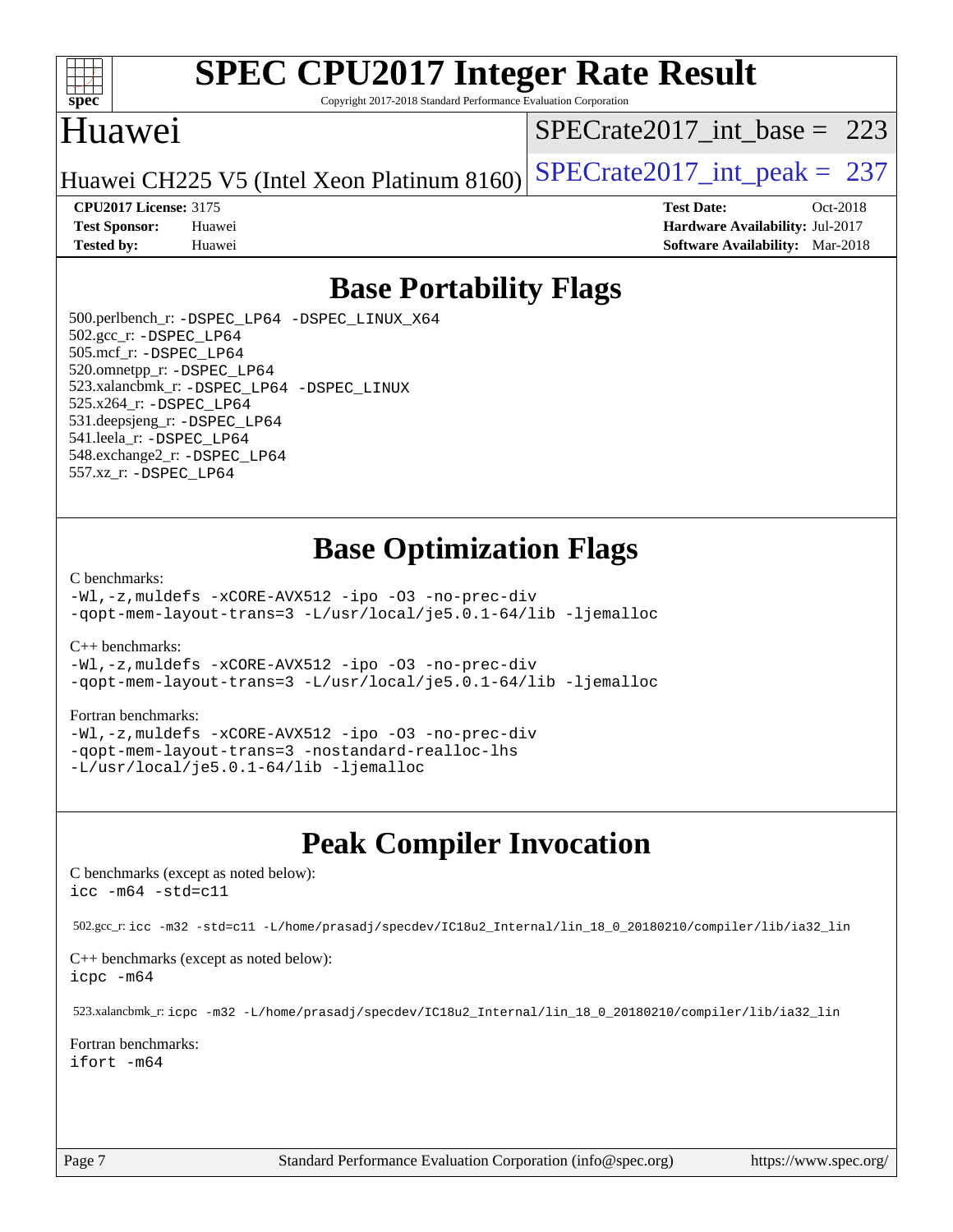

Copyright 2017-2018 Standard Performance Evaluation Corporation

## Huawei

[SPECrate2017\\_int\\_base =](http://www.spec.org/auto/cpu2017/Docs/result-fields.html#SPECrate2017intbase) 223

Huawei CH225 V5 (Intel Xeon Platinum  $8160$ ) [SPECrate2017\\_int\\_peak =](http://www.spec.org/auto/cpu2017/Docs/result-fields.html#SPECrate2017intpeak) 237

**[CPU2017 License:](http://www.spec.org/auto/cpu2017/Docs/result-fields.html#CPU2017License)** 3175 **[Test Date:](http://www.spec.org/auto/cpu2017/Docs/result-fields.html#TestDate)** Oct-2018 **[Test Sponsor:](http://www.spec.org/auto/cpu2017/Docs/result-fields.html#TestSponsor)** Huawei **[Hardware Availability:](http://www.spec.org/auto/cpu2017/Docs/result-fields.html#HardwareAvailability)** Jul-2017 **[Tested by:](http://www.spec.org/auto/cpu2017/Docs/result-fields.html#Testedby)** Huawei **[Software Availability:](http://www.spec.org/auto/cpu2017/Docs/result-fields.html#SoftwareAvailability)** Mar-2018

## **[Peak Portability Flags](http://www.spec.org/auto/cpu2017/Docs/result-fields.html#PeakPortabilityFlags)**

 500.perlbench\_r: [-DSPEC\\_LP64](http://www.spec.org/cpu2017/results/res2018q4/cpu2017-20181015-09200.flags.html#b500.perlbench_r_peakPORTABILITY_DSPEC_LP64) [-DSPEC\\_LINUX\\_X64](http://www.spec.org/cpu2017/results/res2018q4/cpu2017-20181015-09200.flags.html#b500.perlbench_r_peakCPORTABILITY_DSPEC_LINUX_X64) 502.gcc\_r: [-D\\_FILE\\_OFFSET\\_BITS=64](http://www.spec.org/cpu2017/results/res2018q4/cpu2017-20181015-09200.flags.html#user_peakPORTABILITY502_gcc_r_file_offset_bits_64_5ae949a99b284ddf4e95728d47cb0843d81b2eb0e18bdfe74bbf0f61d0b064f4bda2f10ea5eb90e1dcab0e84dbc592acfc5018bc955c18609f94ddb8d550002c) 505.mcf\_r: [-DSPEC\\_LP64](http://www.spec.org/cpu2017/results/res2018q4/cpu2017-20181015-09200.flags.html#suite_peakPORTABILITY505_mcf_r_DSPEC_LP64) 520.omnetpp\_r: [-DSPEC\\_LP64](http://www.spec.org/cpu2017/results/res2018q4/cpu2017-20181015-09200.flags.html#suite_peakPORTABILITY520_omnetpp_r_DSPEC_LP64) 523.xalancbmk\_r: [-D\\_FILE\\_OFFSET\\_BITS=64](http://www.spec.org/cpu2017/results/res2018q4/cpu2017-20181015-09200.flags.html#user_peakPORTABILITY523_xalancbmk_r_file_offset_bits_64_5ae949a99b284ddf4e95728d47cb0843d81b2eb0e18bdfe74bbf0f61d0b064f4bda2f10ea5eb90e1dcab0e84dbc592acfc5018bc955c18609f94ddb8d550002c) [-DSPEC\\_LINUX](http://www.spec.org/cpu2017/results/res2018q4/cpu2017-20181015-09200.flags.html#b523.xalancbmk_r_peakCXXPORTABILITY_DSPEC_LINUX) 525.x264\_r: [-DSPEC\\_LP64](http://www.spec.org/cpu2017/results/res2018q4/cpu2017-20181015-09200.flags.html#suite_peakPORTABILITY525_x264_r_DSPEC_LP64) 531.deepsjeng\_r: [-DSPEC\\_LP64](http://www.spec.org/cpu2017/results/res2018q4/cpu2017-20181015-09200.flags.html#suite_peakPORTABILITY531_deepsjeng_r_DSPEC_LP64) 541.leela\_r: [-DSPEC\\_LP64](http://www.spec.org/cpu2017/results/res2018q4/cpu2017-20181015-09200.flags.html#suite_peakPORTABILITY541_leela_r_DSPEC_LP64) 548.exchange2\_r: [-DSPEC\\_LP64](http://www.spec.org/cpu2017/results/res2018q4/cpu2017-20181015-09200.flags.html#suite_peakPORTABILITY548_exchange2_r_DSPEC_LP64) 557.xz\_r: [-DSPEC\\_LP64](http://www.spec.org/cpu2017/results/res2018q4/cpu2017-20181015-09200.flags.html#suite_peakPORTABILITY557_xz_r_DSPEC_LP64)

# **[Peak Optimization Flags](http://www.spec.org/auto/cpu2017/Docs/result-fields.html#PeakOptimizationFlags)**

[C benchmarks](http://www.spec.org/auto/cpu2017/Docs/result-fields.html#Cbenchmarks):

```
 500.perlbench_r: -Wl,-z,muldefs -prof-gen(pass 1) -prof-use(pass 2) -ipo
-xCORE-AVX512 -O3 -no-prec-div -qopt-mem-layout-trans=3
-fno-strict-overflow -L/usr/local/je5.0.1-64/lib
-ljemalloc
 502.gcc_r: -Wl,-z,muldefs -prof-gen(pass 1) -prof-use(pass 2) -ipo
-xCORE-AVX512 -O3 -no-prec-div -qopt-mem-layout-trans=3
-L/usr/local/je5.0.1-32/lib -ljemalloc
505.\text{mcf}_r: basepeak = yes
525.x264_r: basepeak = yes
557.xz r: basepeak = yes
C++ benchmarks: 
 520.omnetpp_r: basepeak = yes
```
 523.xalancbmk\_r: [-Wl,-z,muldefs](http://www.spec.org/cpu2017/results/res2018q4/cpu2017-20181015-09200.flags.html#user_peakEXTRA_LDFLAGS523_xalancbmk_r_link_force_multiple1_b4cbdb97b34bdee9ceefcfe54f4c8ea74255f0b02a4b23e853cdb0e18eb4525ac79b5a88067c842dd0ee6996c24547a27a4b99331201badda8798ef8a743f577) [-prof-gen](http://www.spec.org/cpu2017/results/res2018q4/cpu2017-20181015-09200.flags.html#user_peakPASS1_CXXFLAGSPASS1_LDFLAGS523_xalancbmk_r_prof_gen_5aa4926d6013ddb2a31985c654b3eb18169fc0c6952a63635c234f711e6e63dd76e94ad52365559451ec499a2cdb89e4dc58ba4c67ef54ca681ffbe1461d6b36)(pass 1) [-prof-use](http://www.spec.org/cpu2017/results/res2018q4/cpu2017-20181015-09200.flags.html#user_peakPASS2_CXXFLAGSPASS2_LDFLAGS523_xalancbmk_r_prof_use_1a21ceae95f36a2b53c25747139a6c16ca95bd9def2a207b4f0849963b97e94f5260e30a0c64f4bb623698870e679ca08317ef8150905d41bd88c6f78df73f19)(pass 2) [-ipo](http://www.spec.org/cpu2017/results/res2018q4/cpu2017-20181015-09200.flags.html#user_peakPASS1_CXXOPTIMIZEPASS2_CXXOPTIMIZE523_xalancbmk_r_f-ipo) [-xCORE-AVX512](http://www.spec.org/cpu2017/results/res2018q4/cpu2017-20181015-09200.flags.html#user_peakPASS2_CXXOPTIMIZE523_xalancbmk_r_f-xCORE-AVX512) [-O3](http://www.spec.org/cpu2017/results/res2018q4/cpu2017-20181015-09200.flags.html#user_peakPASS1_CXXOPTIMIZEPASS2_CXXOPTIMIZE523_xalancbmk_r_f-O3) [-no-prec-div](http://www.spec.org/cpu2017/results/res2018q4/cpu2017-20181015-09200.flags.html#user_peakPASS1_CXXOPTIMIZEPASS2_CXXOPTIMIZE523_xalancbmk_r_f-no-prec-div) [-qopt-mem-layout-trans=3](http://www.spec.org/cpu2017/results/res2018q4/cpu2017-20181015-09200.flags.html#user_peakPASS1_CXXOPTIMIZEPASS2_CXXOPTIMIZE523_xalancbmk_r_f-qopt-mem-layout-trans_de80db37974c74b1f0e20d883f0b675c88c3b01e9d123adea9b28688d64333345fb62bc4a798493513fdb68f60282f9a726aa07f478b2f7113531aecce732043) [-L/usr/local/je5.0.1-32/lib](http://www.spec.org/cpu2017/results/res2018q4/cpu2017-20181015-09200.flags.html#user_peakEXTRA_LIBS523_xalancbmk_r_jemalloc_link_path32_e29f22e8e6c17053bbc6a0971f5a9c01a601a06bb1a59df2084b77a2fe0a2995b64fd4256feaeea39eeba3aae142e96e2b2b0a28974019c0c0c88139a84f900a) [-ljemalloc](http://www.spec.org/cpu2017/results/res2018q4/cpu2017-20181015-09200.flags.html#user_peakEXTRA_LIBS523_xalancbmk_r_jemalloc_link_lib_d1249b907c500fa1c0672f44f562e3d0f79738ae9e3c4a9c376d49f265a04b9c99b167ecedbf6711b3085be911c67ff61f150a17b3472be731631ba4d0471706)

 531.deepsjeng\_r: [-Wl,-z,muldefs](http://www.spec.org/cpu2017/results/res2018q4/cpu2017-20181015-09200.flags.html#user_peakEXTRA_LDFLAGS531_deepsjeng_r_link_force_multiple1_b4cbdb97b34bdee9ceefcfe54f4c8ea74255f0b02a4b23e853cdb0e18eb4525ac79b5a88067c842dd0ee6996c24547a27a4b99331201badda8798ef8a743f577) [-prof-gen](http://www.spec.org/cpu2017/results/res2018q4/cpu2017-20181015-09200.flags.html#user_peakPASS1_CXXFLAGSPASS1_LDFLAGS531_deepsjeng_r_prof_gen_5aa4926d6013ddb2a31985c654b3eb18169fc0c6952a63635c234f711e6e63dd76e94ad52365559451ec499a2cdb89e4dc58ba4c67ef54ca681ffbe1461d6b36)(pass 1) [-prof-use](http://www.spec.org/cpu2017/results/res2018q4/cpu2017-20181015-09200.flags.html#user_peakPASS2_CXXFLAGSPASS2_LDFLAGS531_deepsjeng_r_prof_use_1a21ceae95f36a2b53c25747139a6c16ca95bd9def2a207b4f0849963b97e94f5260e30a0c64f4bb623698870e679ca08317ef8150905d41bd88c6f78df73f19)(pass 2) [-ipo](http://www.spec.org/cpu2017/results/res2018q4/cpu2017-20181015-09200.flags.html#user_peakPASS1_CXXOPTIMIZEPASS2_CXXOPTIMIZE531_deepsjeng_r_f-ipo) [-xCORE-AVX512](http://www.spec.org/cpu2017/results/res2018q4/cpu2017-20181015-09200.flags.html#user_peakPASS2_CXXOPTIMIZE531_deepsjeng_r_f-xCORE-AVX512) [-O3](http://www.spec.org/cpu2017/results/res2018q4/cpu2017-20181015-09200.flags.html#user_peakPASS1_CXXOPTIMIZEPASS2_CXXOPTIMIZE531_deepsjeng_r_f-O3) [-no-prec-div](http://www.spec.org/cpu2017/results/res2018q4/cpu2017-20181015-09200.flags.html#user_peakPASS1_CXXOPTIMIZEPASS2_CXXOPTIMIZE531_deepsjeng_r_f-no-prec-div) [-qopt-mem-layout-trans=3](http://www.spec.org/cpu2017/results/res2018q4/cpu2017-20181015-09200.flags.html#user_peakPASS1_CXXOPTIMIZEPASS2_CXXOPTIMIZE531_deepsjeng_r_f-qopt-mem-layout-trans_de80db37974c74b1f0e20d883f0b675c88c3b01e9d123adea9b28688d64333345fb62bc4a798493513fdb68f60282f9a726aa07f478b2f7113531aecce732043) [-L/usr/local/je5.0.1-64/lib](http://www.spec.org/cpu2017/results/res2018q4/cpu2017-20181015-09200.flags.html#user_peakEXTRA_LIBS531_deepsjeng_r_jemalloc_link_path64_4b10a636b7bce113509b17f3bd0d6226c5fb2346b9178c2d0232c14f04ab830f976640479e5c33dc2bcbbdad86ecfb6634cbbd4418746f06f368b512fced5394) [-ljemalloc](http://www.spec.org/cpu2017/results/res2018q4/cpu2017-20181015-09200.flags.html#user_peakEXTRA_LIBS531_deepsjeng_r_jemalloc_link_lib_d1249b907c500fa1c0672f44f562e3d0f79738ae9e3c4a9c376d49f265a04b9c99b167ecedbf6711b3085be911c67ff61f150a17b3472be731631ba4d0471706)

541.leela\_r: Same as 531.deepsjeng\_r

**(Continued on next page)**